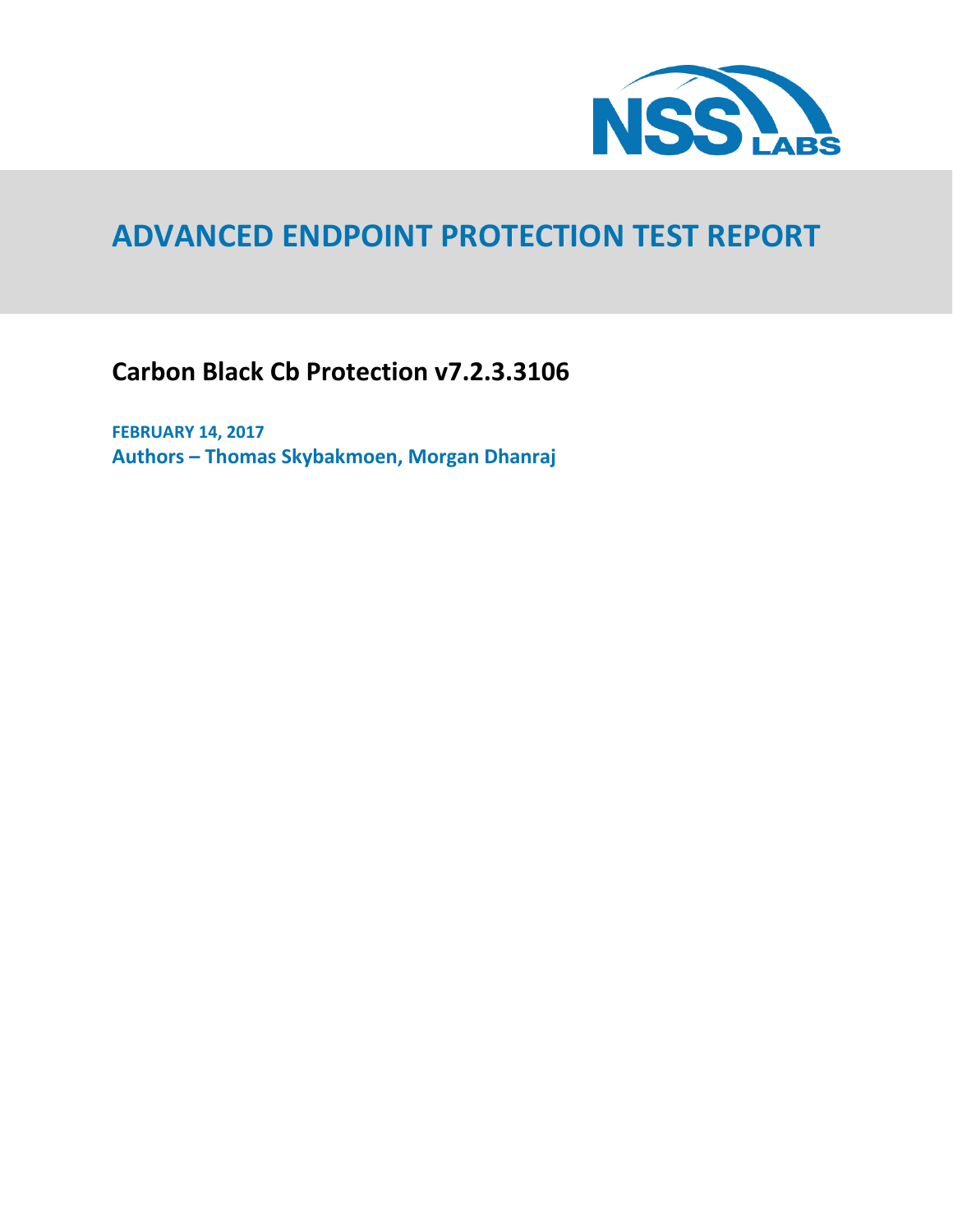$\overline{a}$ 

## <span id="page-1-1"></span>**Overview**

NSS Labs performed an independent test of the Carbon Black Cb Protection product. The product was subjected to thorough testing at the NSS facility in Austin, Texas, based on the Advanced Endpoint Protection (AEP) Test Methodology v1.0, which is available a[t www.nsslabs.com.](http://www.nsslabs.com./) This test was conducted free of charge and NSS did not receive any compensation in return for Carbon Black's inclusion.

This report provides detailed information about this product and its security effectiveness. Additional comparative information is available a[t www.nsslabs.com.](http://www.nsslabs.com/)

As part of the initial AEP test setup, products were configured in a deployment mode typical to enterprises. As such, products were configured to mimic an enterprise environment by applying typical applications such as exclusion policies and tuning requirements. All product-based configurations are reviewed, validated, and approved by NSS prior to the test. Every effort is made to ensure optimal security effectiveness, as would be the aim of a typical customer deploying the product in a live environment[. Figure 1](#page-1-0) presents the overall results of the tests.

| Product                                |              | Security Effectiveness <sup>1</sup> |                                  |                       |                                  |                 |                     |
|----------------------------------------|--------------|-------------------------------------|----------------------------------|-----------------------|----------------------------------|-----------------|---------------------|
| Carbon Black Cb Protection v7.2.3.3106 |              |                                     |                                  |                       |                                  | 100.0%          |                     |
| <b>HTTP</b>                            | <b>HTTPS</b> | Email                               | P <sub>2</sub> P<br>Applications | Local<br>Intelligence | <b>Blended</b><br><b>Threats</b> | <b>Exploits</b> | Various<br>Evasions |
| 100.0%                                 | 100.0%       | 100.0%                              | 100.0%                           | 100.0%                | 100.0%                           | 100.0%          | 100.0%              |

#### **Figure 1 – Overall Test Results**

<span id="page-1-0"></span>The Cb Protection achieved a Security Effectiveness rating of 100.0%. The Cb Protection did not block any false positive samples after the initial tuning. The Cb Protection blocked all of the tested evasions.

 $^1$  Security effectiveness is defined as the number of exploits and malware blocked and detected under test within the 2-hour window.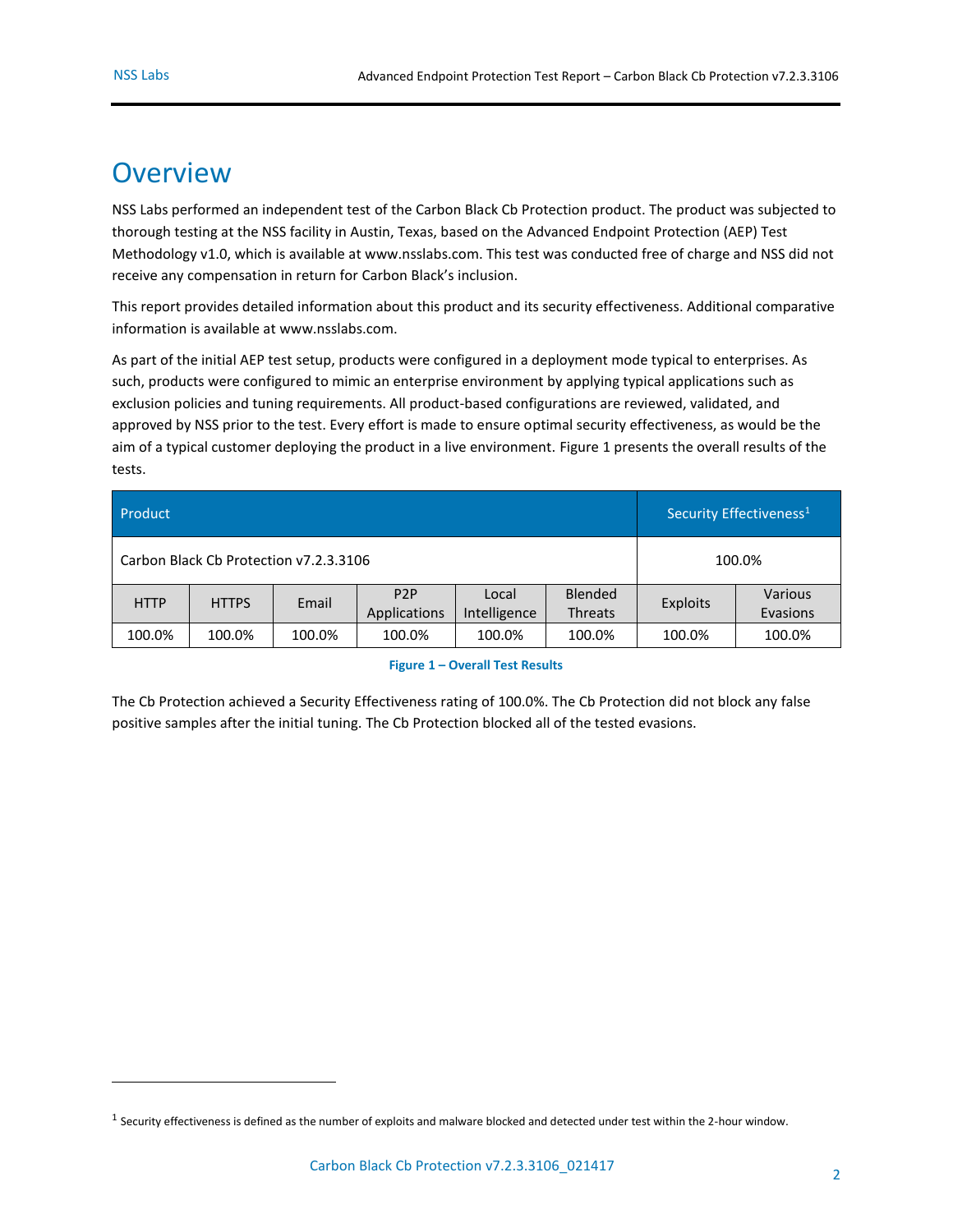### **Table of Contents**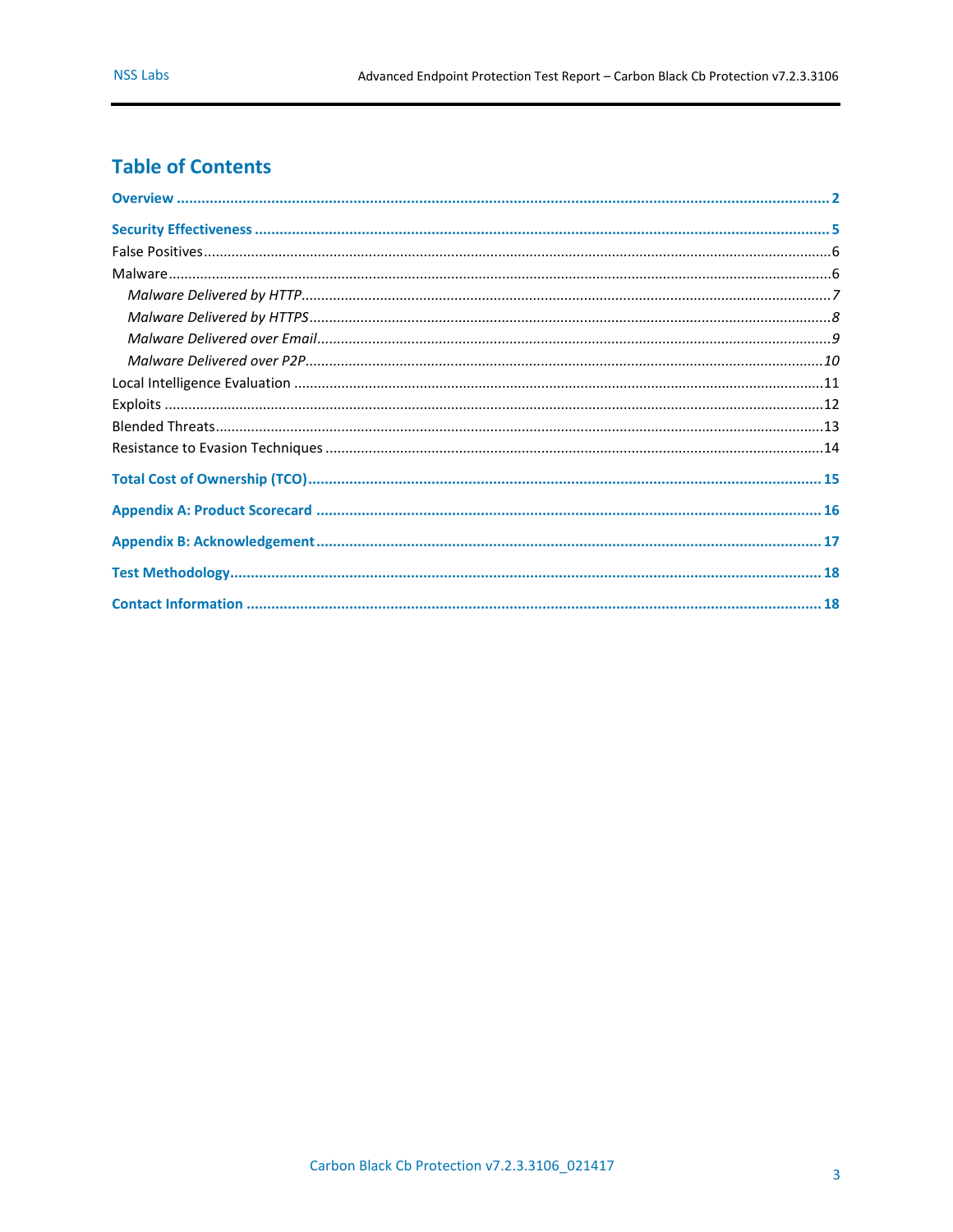## **Table of Figures**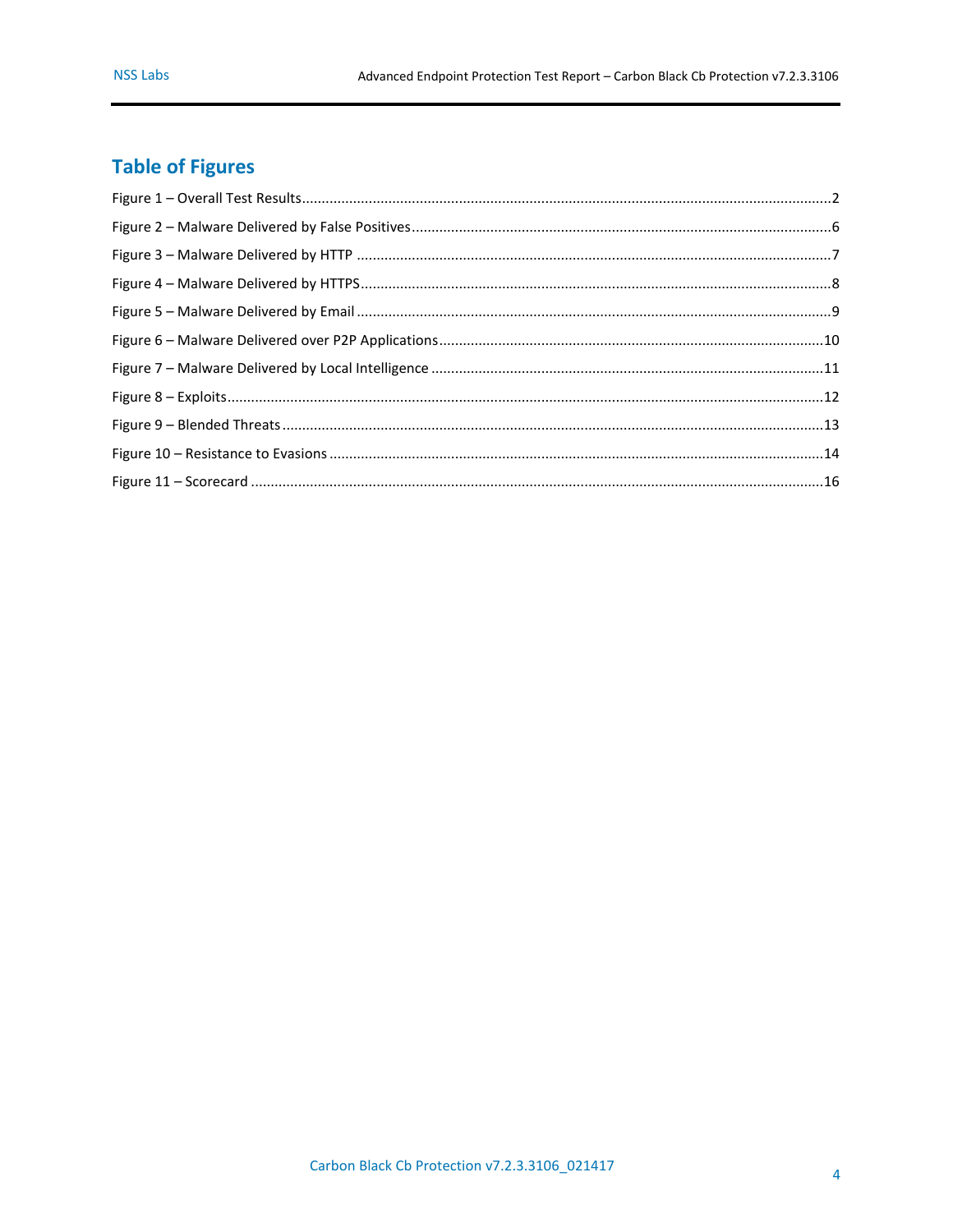## <span id="page-4-0"></span>Security Effectiveness

The aim of this section is to verify that the advanced endpoint product is capable of detecting, preventing, and continuously logging threats accurately, whilst remaining resistant to false positives. This section utilizes real threats and attack methods that exist in the wild and that are being used by cybercriminals and other threat actors, based on attacks collected from NSS' global threat intelligence network.

The ultimate goal of any attack on a computer system is to gain access to a target host and perform an unauthorized action, which results in the compromise of an asset or data. Computer systems are designed with many levels of protection to prevent unauthorized access. However, intruders may use several techniques to circumvent these levels of protection, such as targeting vulnerable services, invoking backdoor privilege escalation, or replacing key operating system files. AEP products protect against automated and manual threats by leveraging the following key capabilities:

- Inbound threat detection and prevention (prior to execution)
- Execution-based threat detection and prevention (during execution)
- Continuous monitoring post-infection and ability to act in the event of compromise (post-execution)

NSS has created a unique testing infrastructure—the NSS Labs Live Testing™ harness, which incorporates multiple product combinations, or "stacks," within the attack chain. Each stack consists of either an OS alone, or of an OS with additional applications installed (e.g., a browser, Java, and Adobe Acrobat). These stacks make up the BaitNET™ test harness, which is also the primary engine for NSS' Cyber Advanced Warning System™ (CAWS). This test harness continuously captures suspicious URLs from threat data generated from NSS and its customers, as well as data from open-source and commercial threat feeds.

An AEP product must be able to detect, prevent, continuously monitor, and take action against threats while providing end-to-end visibility through event logs generated by the endpoint product. Each of the above threat categories contains unique infection vectors, and the test aims to determine how effective the AEP product is at protecting against a threat, regardless of the infection vector or method of obfuscation. The term "threat" used within this report refers to malware, exploits, or blended threats that are able to successfully access, download, and execute on a target system, with or without subsequent post-infection compromise and/or outbound communication attempts.

AEP products were tested against the following threat categories in NSS' AEP Group Test:

- Malware
- Exploits
- Blended threats

Each type of threat is deployed via one of the following infection vectors:

- **HTTP**: These attacks are web-based, where the user is deceived into clicking on a malicious link to download and execute malware, or where the user merely needs to visit a web page hosting malicious code in order to be infected via exploits.
- **HTTPS**: These attacks occur when attackers compromise high-profile websites or websites with a specific clientele in order to serve exploits from a trusted source.
- **Email** (IMAP4/POP3): These are inbound, email-based attacks where the user is deceived into clicking on a malicious link to download and execute malware, or where the user merely needs to visit a web page hosting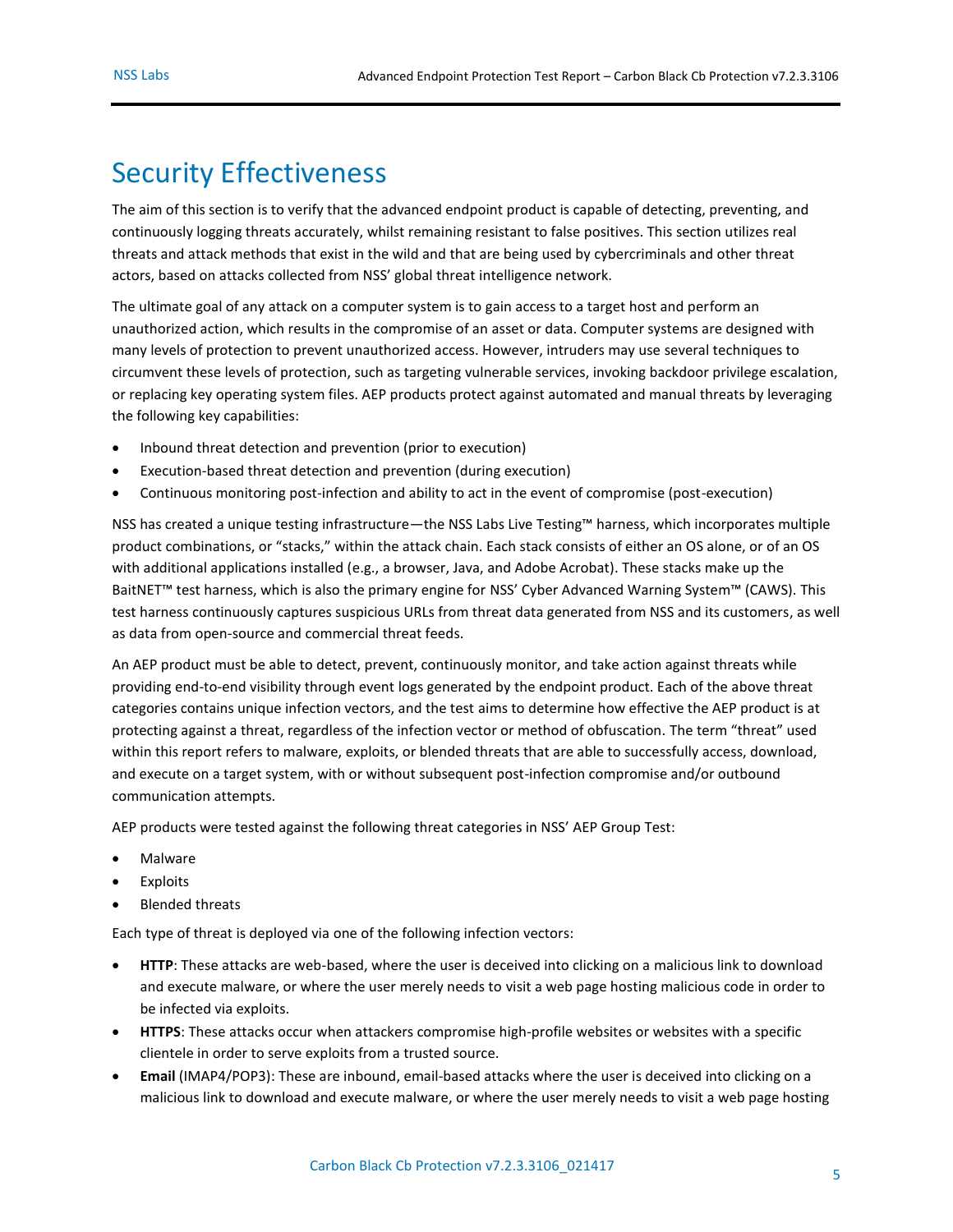malicious code in order to be infected via exploits. A user can also be deceived into downloading and executing malicious attachments.

- **Productivity software**: These applications are used for file sharing, collaboration, and/or social networking; common examples include Skype, Dropbox, Google Drive, Facebook, and Bitcasa.
- **P2P applications**: These applications allow the user to download parts of files from multiple sources on the Internet at the same time. Common examples include BitTorrent, Gnutella, Pando, BearShare, and Vuze.

#### <span id="page-5-0"></span>**False Positives**

The ability of the AEP product to correctly identify and allow benign traffic is as important as its ability to provide protection against malicious content. The AEP product accomplishes this by detecting, preventing, and continuously monitoring threats, while at the same time allowing non-malicious traffic to pass. As part of initial setup and tuning, NSS ran various samples of legitimate application traffic, which were properly identified and allowed by the product. If legitimate traffic had not been not allowed, NSS would have measured it as a false positive alert. After initial tuning, the Cb Protection did not alert on any false positives during testing.

| Product                                | <b>False Positive Rate</b> |
|----------------------------------------|----------------------------|
| Carbon Black Cb Protection v7.2.3.3106 | 0.0%                       |

**Figure 2 – Malware Delivered by False Positives**

#### <span id="page-5-2"></span><span id="page-5-1"></span>**Malware**

One of the most common ways in which systems are compromised is through socially engineered malware. This section focuses on social engineering techniques that deceive users into downloading malicious files that are delivered via the following infection vectors:

- **HTTP**
- **HTTPS**
- Email (IMAP4/POP3)
- Productivity software
- P2P applications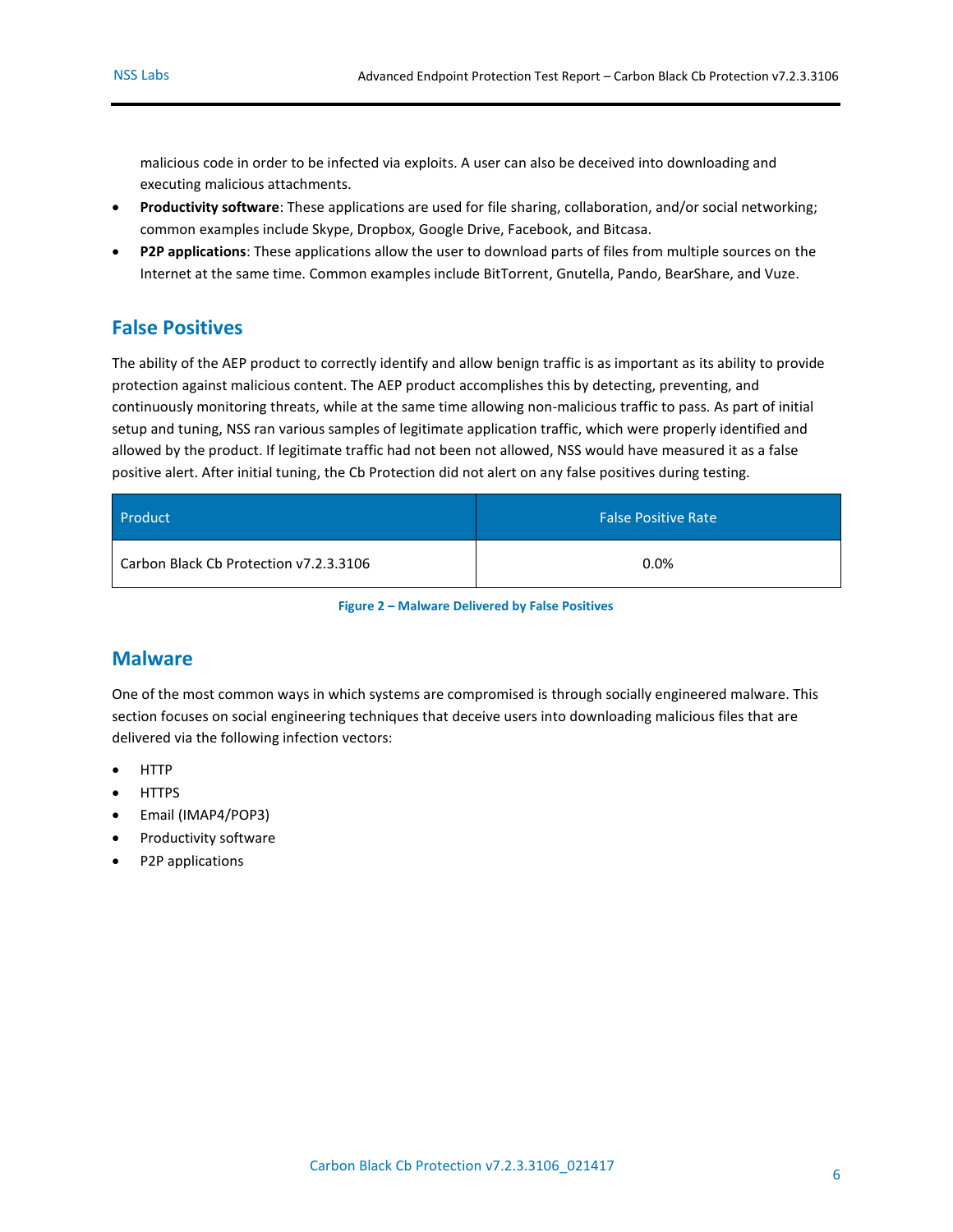#### <span id="page-6-0"></span>**Malware Delivered by HTTP**

[Figure 3](#page-6-1) depicts malware delivered using HTTP. Over the course of the test, the Cb Protection blocked 100.0% of malware delivered by HTTP. It did not detect any additional malware. This resulted in an overall score of 100.0%.



<span id="page-6-1"></span>**Figure 3 – Malware Delivered by HTTP**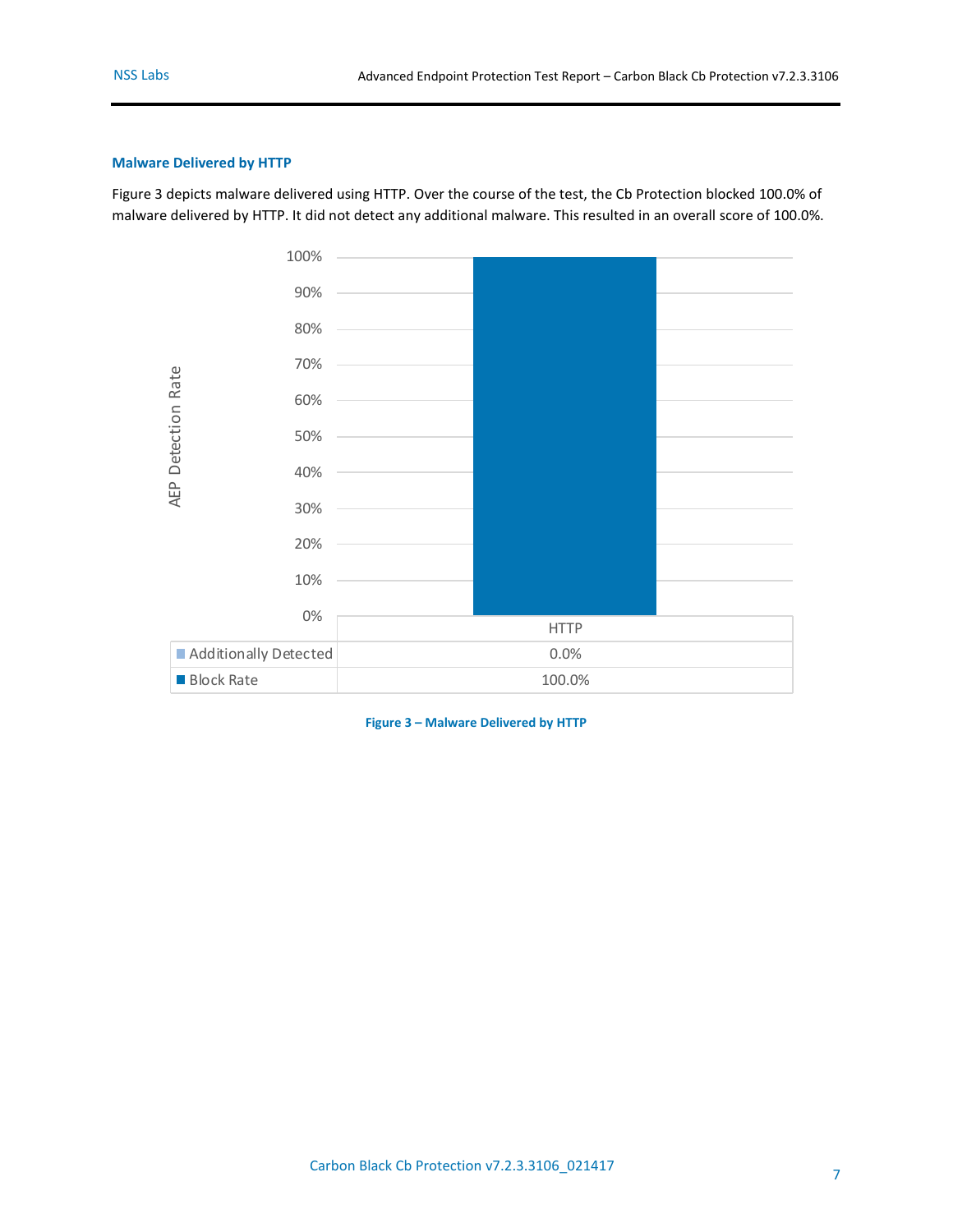#### <span id="page-7-0"></span>**Malware Delivered by HTTPS**

[Figure 4](#page-7-1) depicts malware delivered using HTTPS. Over the course of the test, the Cb Protection blocked 100.0% of malware delivered by HTTPS. It did not detect any additional malware. This resulted in an overall score of 100.0%.



<span id="page-7-1"></span>**Figure 4 – Malware Delivered by HTTPS**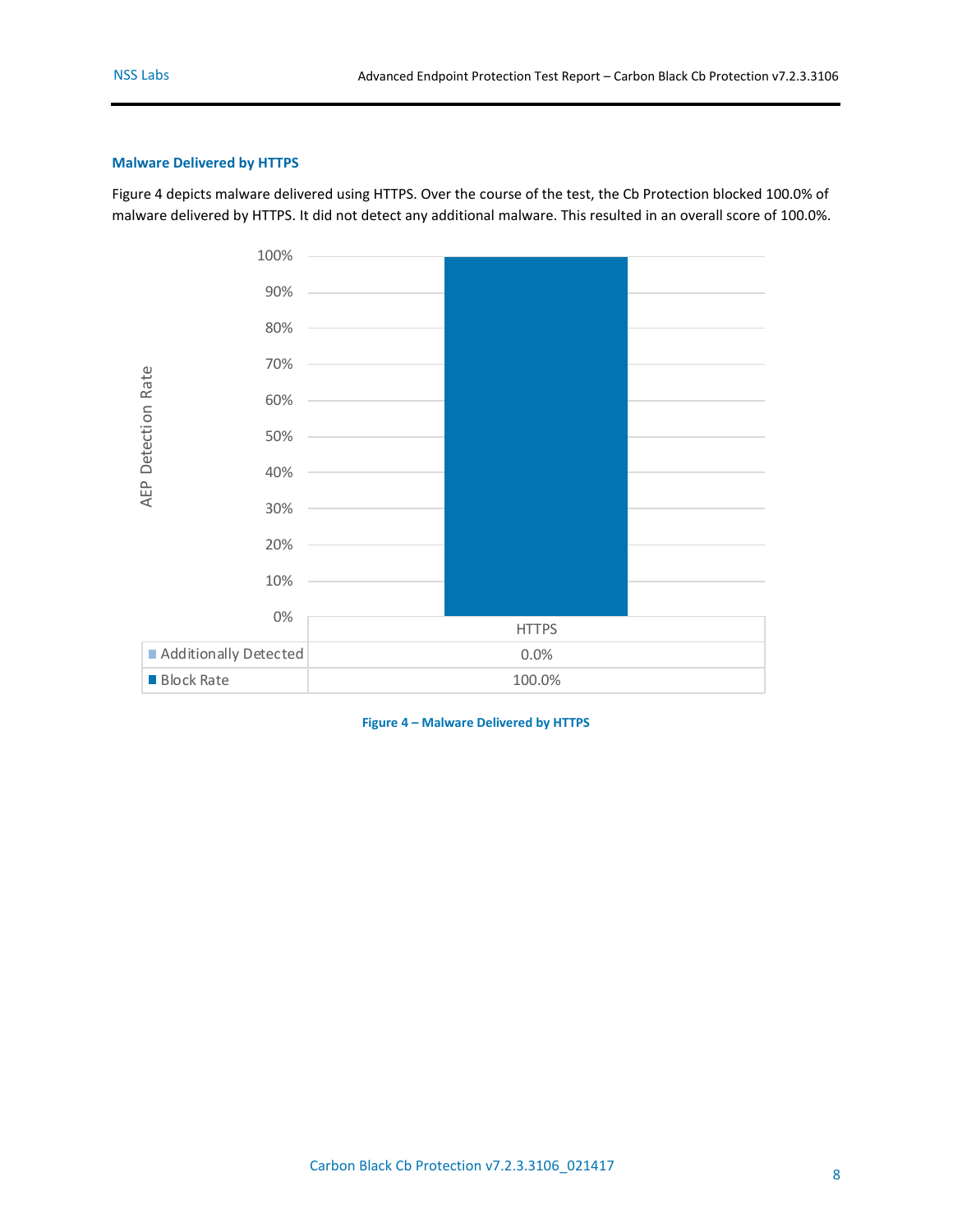#### <span id="page-8-0"></span>**Malware Delivered over Email**

[Figure 5](#page-8-1) depicts malware that uses email (IMAP4/POP3) as its transport mechanism (e.g., a malicious email attachment). Over the course of the test, the Cb Protection blocked 100.0% of malware delivered over email. It did not detect any additional malware. This resulted in an overall score of 100.0%.



<span id="page-8-1"></span>**Figure 5 – Malware Delivered by Email**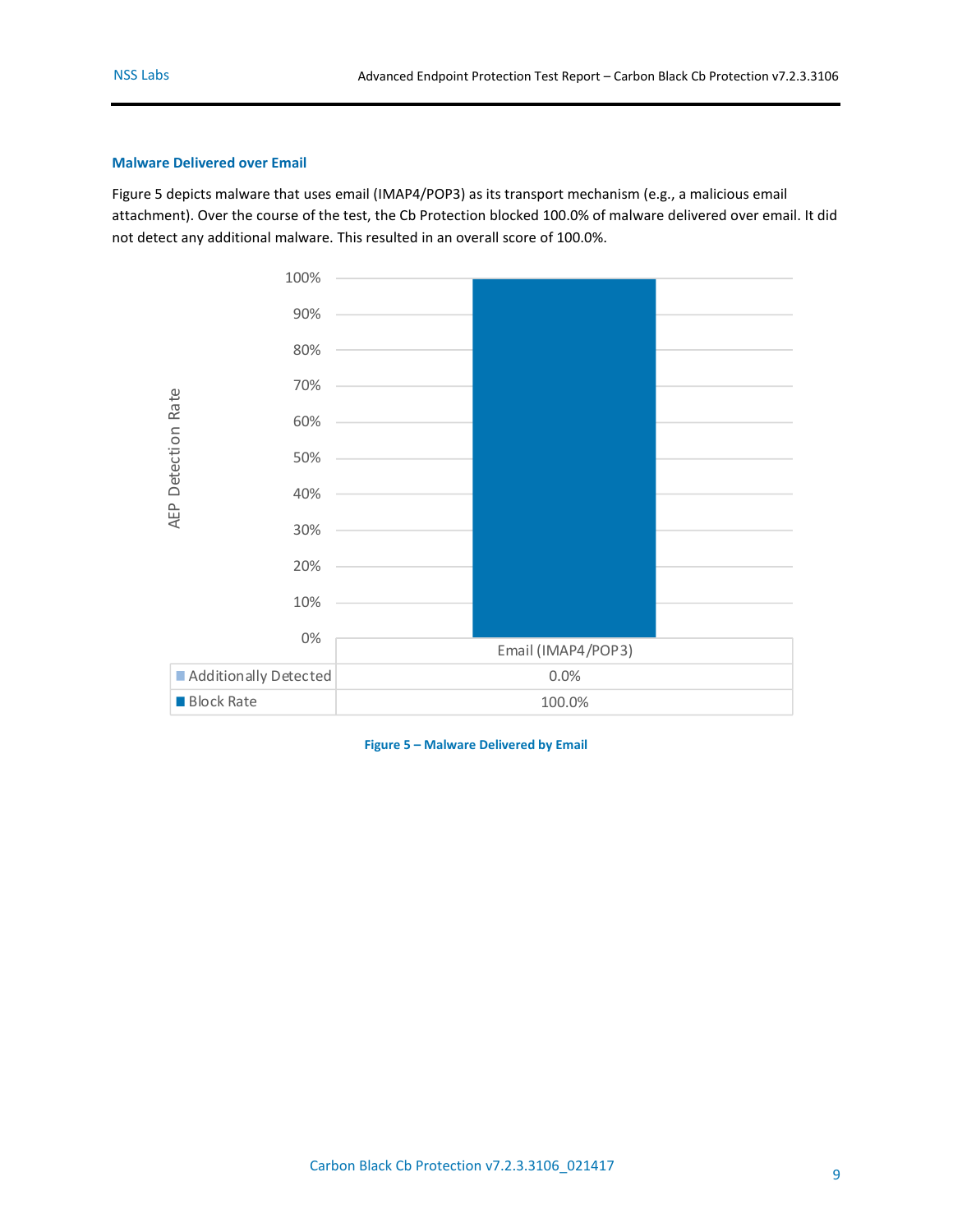#### <span id="page-9-0"></span>**Malware Delivered over P2P**

[Figure 6](#page-9-1) depicts malware that uses P2P as its transport mechanism. Over the course of the test, the Cb Protection blocked 100.0% of malware using P2P as its transport mechanism. It did not detect any additional malware. This resulted in an overall score of 100.0%.



<span id="page-9-1"></span>**Figure 6 – Malware Delivered over P2P Applications**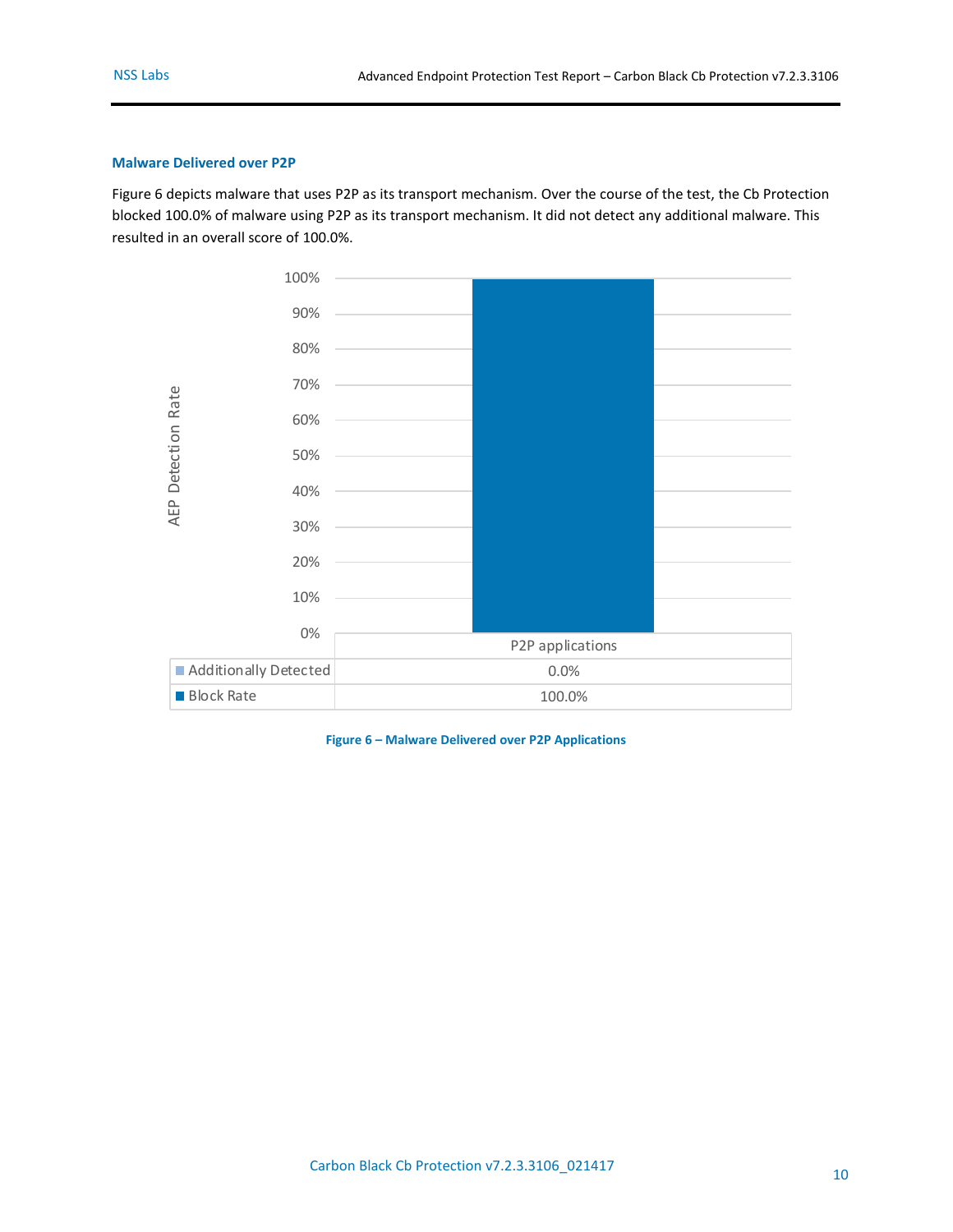### <span id="page-10-0"></span>**Local Intelligence Evaluation**

This test evaluated local endpoint intelligence. Hosts without cloud connectivity may be infected outside the corporate network with or without an endpoint product installed.

[Figure 7](#page-10-1) depicts the results of the local intelligence test. Over the course of the test, the Cb Protection blocked 100.0% of attacks. It did not detect any additional attacks. This resulted in an overall score of 100.0%.



<span id="page-10-1"></span>**Figure 7 – Malware Delivered by Local Intelligence**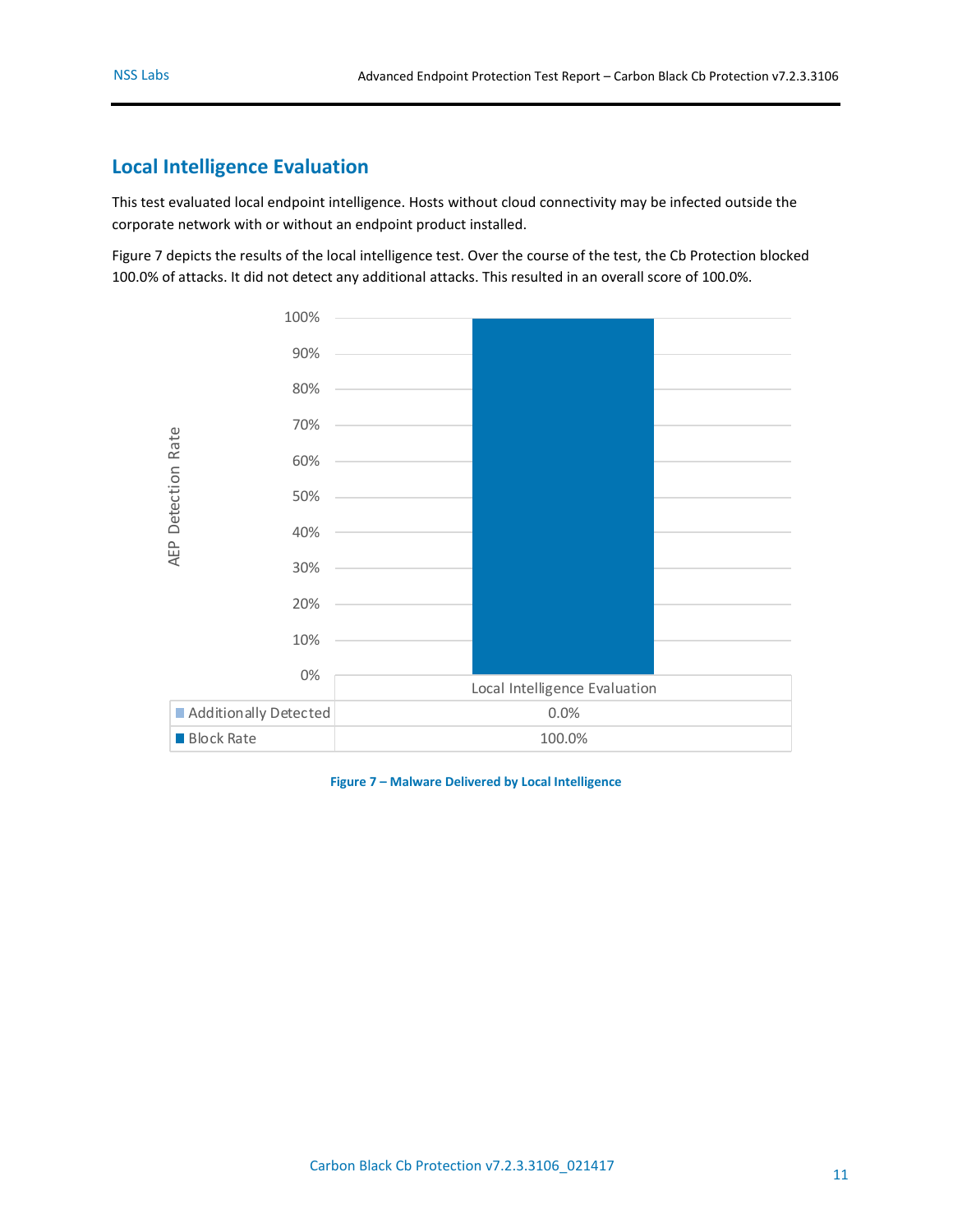### <span id="page-11-0"></span>**Exploits**

[Figure 8](#page-11-1) depicts exploits. These are defined as malicious software designed to take advantage of existing deficiencies in hardware or software systems, such as vulnerabilities or bugs. Over the course of the test, the Cb Protection blocked 100.0% of exploits. It did not detect any additional exploits. This resulted in an overall score of 100.0%.



<span id="page-11-1"></span>**Figure 8 – Exploits**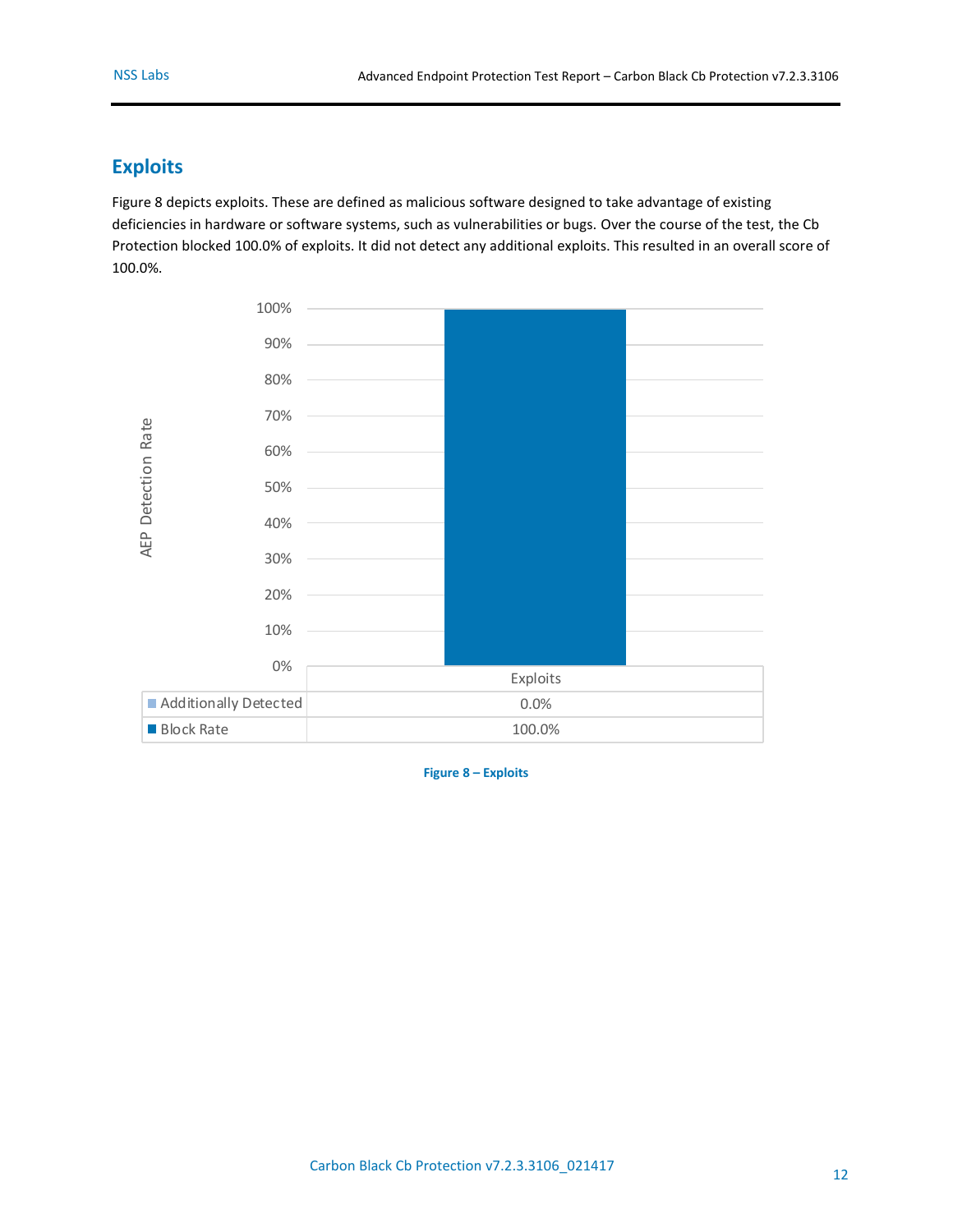### <span id="page-12-0"></span>**Blended Threats**

Blended threats possess the characteristics of both exploits and socially engineered malware. Enterprises expect most AEP products to be able to address these types of threats. Some examples of blended threats include unknown threats, ransomware, kernel-mode exploits, chained exploits, rootkits, and Trojans.

[Figure 9](#page-12-1) depicts blended threats. Over the course of the test, the Cb Protection blocked 100.0% of blended threats. It did not detect any additional blended threats. This resulted in an overall score of 100.0%.



<span id="page-12-1"></span>**Figure 9 – Blended Threats**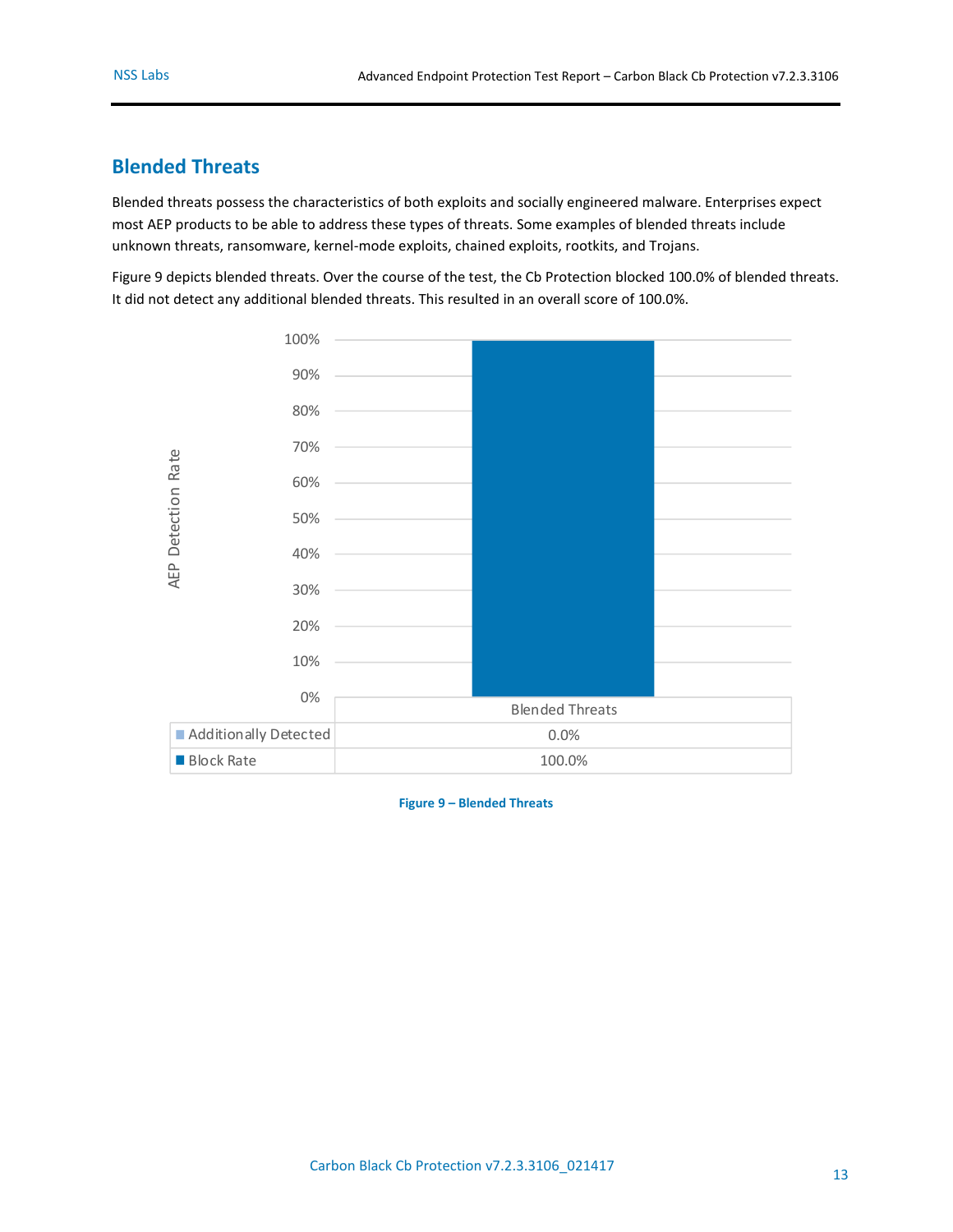### <span id="page-13-0"></span>**Resistance to Evasion Techniques**

Cybercriminals deploy evasion techniques to disguise and modify attacks at the point of delivery in order to avoid detection by AEP products. If an AEP product fails to correctly identify a specific type of evasion, an attacker can potentially deliver malware that the AEP would normally detect. Attackers can modify attacks and malicious code in order to evade detection in a number of ways.

In this section, NSS verifies that the AEP product is capable of detecting, preventing, and continuously monitoring threats and that it is able to take action against malware, exploits, and blended threats when subjected to various common evasion techniques. Please contact NSS Labs for additional information on the evasions utilized.

100% 90% 80% 70% **AEP Detection Rate** AEP Detection Rate60% 50% 40% 30% 20% 10% 0% Resistance to Evasions **Additionally Detected 1.00% 0.0%** Block Rate 100.0%

[Figure 10](#page-13-1) provides the results of the evasion tests for the Cb Protection.

<span id="page-13-1"></span>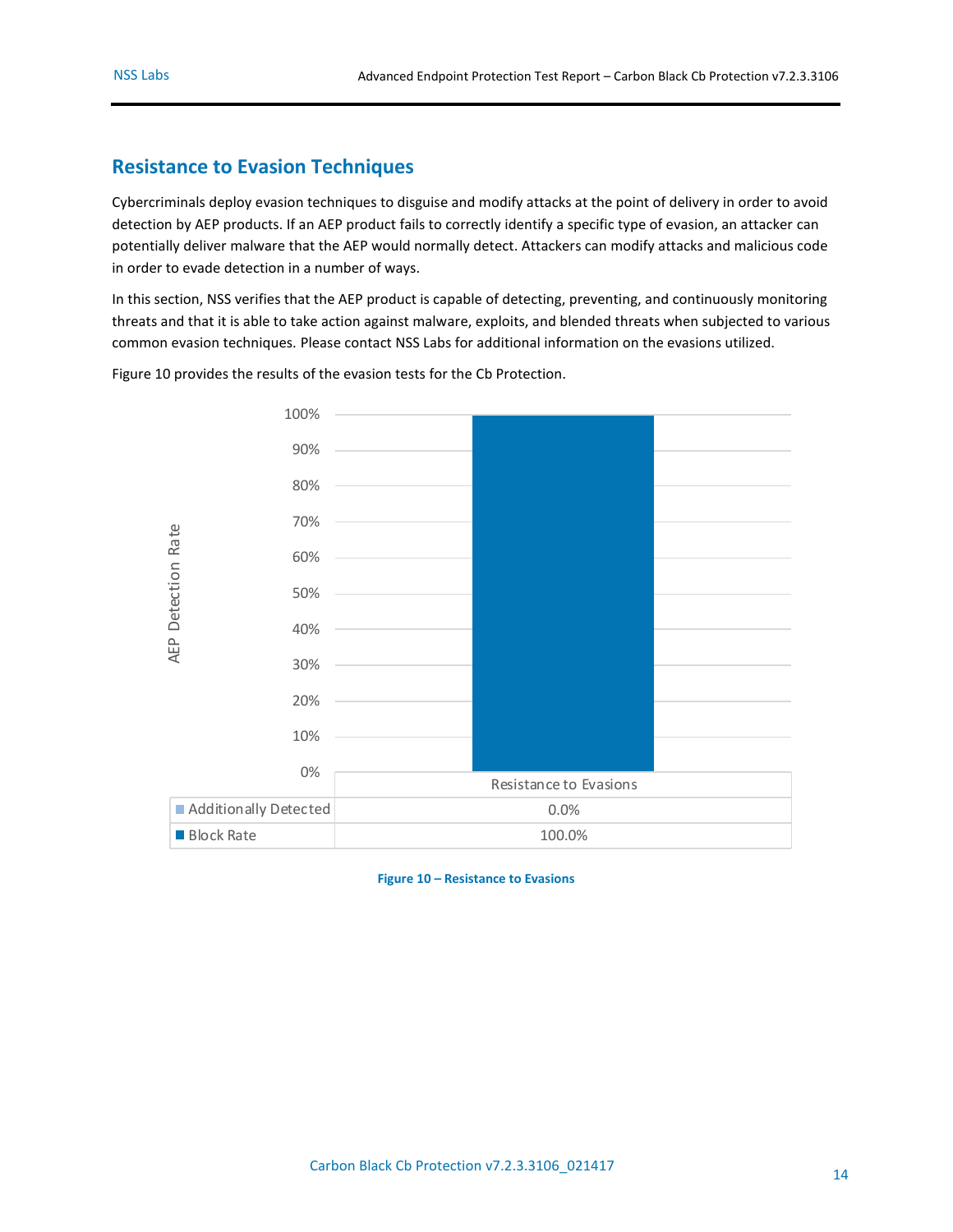# <span id="page-14-0"></span>Total Cost of Ownership (TCO)

Implementation of AEP products can be complex, with several factors affecting the overall cost of deployment, maintenance, and upkeep. All of these factors should be considered over the course of the useful life of the product, as well as any component of the AEP product under test and any application/service that is leveraged in the public or private cloud during testing.

- Product purchase The cost of acquisition
- Product maintenance The fees paid to the vendor (including software, maintenance, and updates)
- Installation The time required to configure the security product, deploy it in the network, apply updates and patches, and set up desired logging and reporting
- Threat alerting and monitoring The time required to review and act upon alerts and other threat information generated by the AEP product during testing
- Upkeep The time required to apply periodic updates and patches from vendors, including software updates

For TCO analysis, refer to the TCO Comparative Report, which is available a[t www.nsslabs.com.](http://www.nsslabs.com/)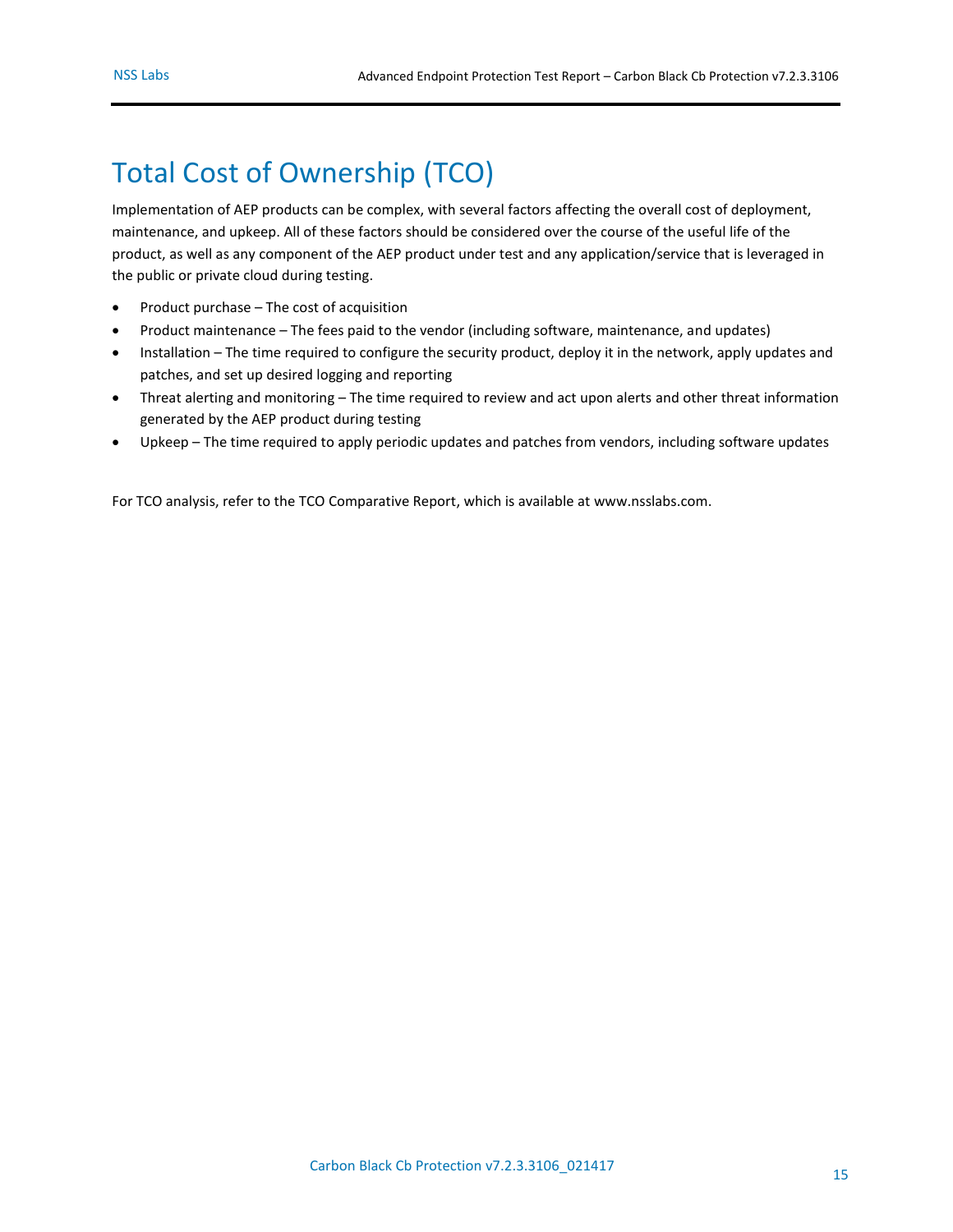# <span id="page-15-0"></span>Appendix A: Product Scorecard

| <b>Security Effectiveness</b>        |                   | 100.0%                    |                               |  |
|--------------------------------------|-------------------|---------------------------|-------------------------------|--|
| False positives (detection accuracy) |                   | 0.0%                      |                               |  |
| Malware                              | <b>Block rate</b> | Additional detection rate | <b>Security Effectiveness</b> |  |
| <b>HTTP</b>                          | 100.0%            | 0.0%                      | 100.0%                        |  |
| <b>HTTPS</b>                         | 100.0%            | $0.0\%$                   | 100.0%                        |  |
| Email (IMAP4/POP3)                   | 100.0%            | 0.0%                      | 100.0%                        |  |
| P2P applications                     | 100.0%            | 0.0%                      | 100.0%                        |  |
| Local intelligence evaluation        | 100.0%            | 0.0%                      | 100.0%                        |  |
| Exploits                             | <b>Block rate</b> | Additional detection rate | <b>Security Effectiveness</b> |  |
| Exploits                             | 100.0%            | 0.0%                      | 100.0%                        |  |
| <b>Blended threats</b>               | 100.0%            | $0.0\%$                   | 100.0%                        |  |
| Evasions                             | <b>Block rate</b> | Additional detection rate | <b>Security Effectiveness</b> |  |
| Evasions                             | 100.0%            | 0.0%                      | 100.0%                        |  |

<span id="page-15-1"></span>**Figure 11 – Scorecard**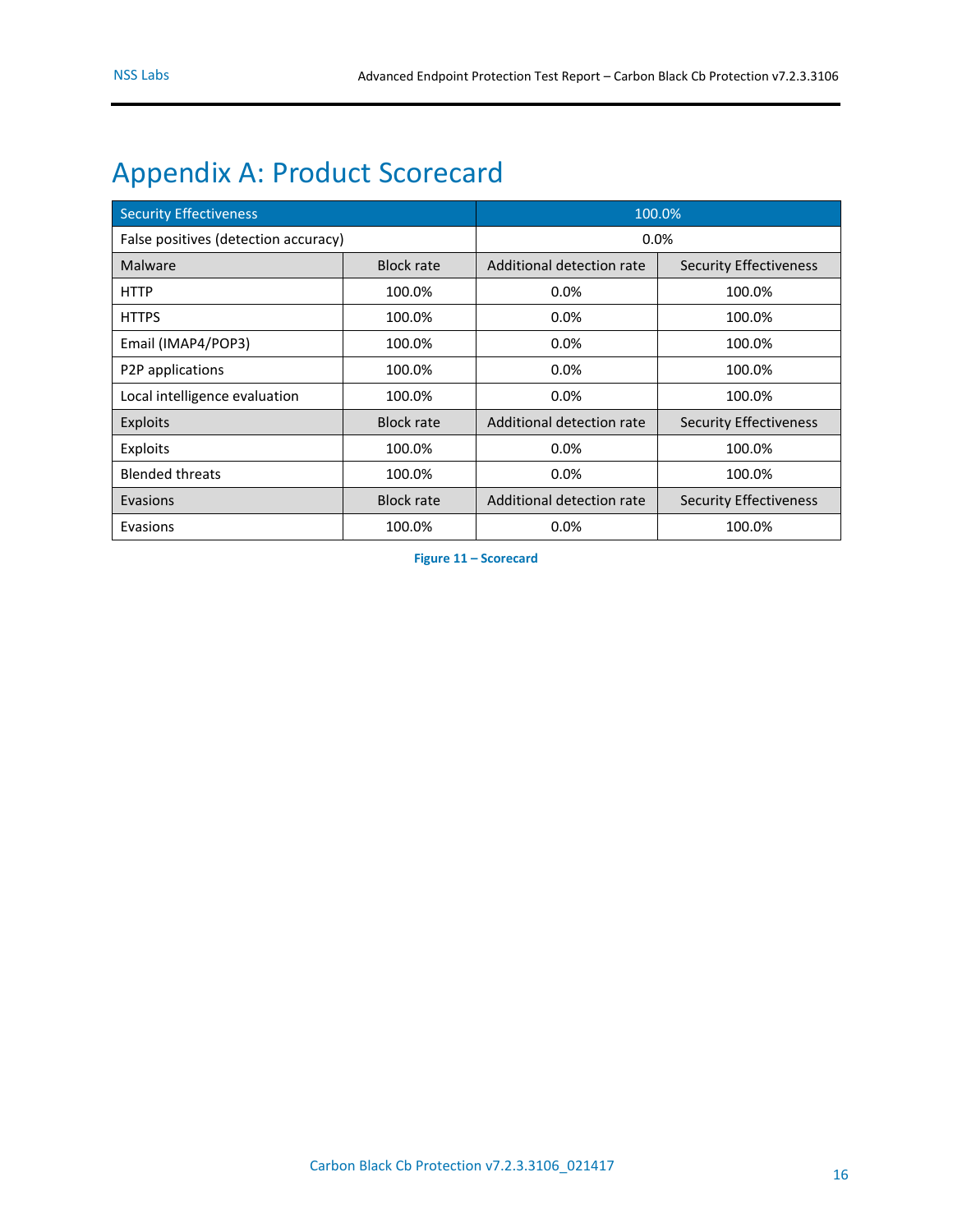# <span id="page-16-0"></span>Appendix B: Acknowledgement

NSS Labs would like to thank its partners for their support during this group test.